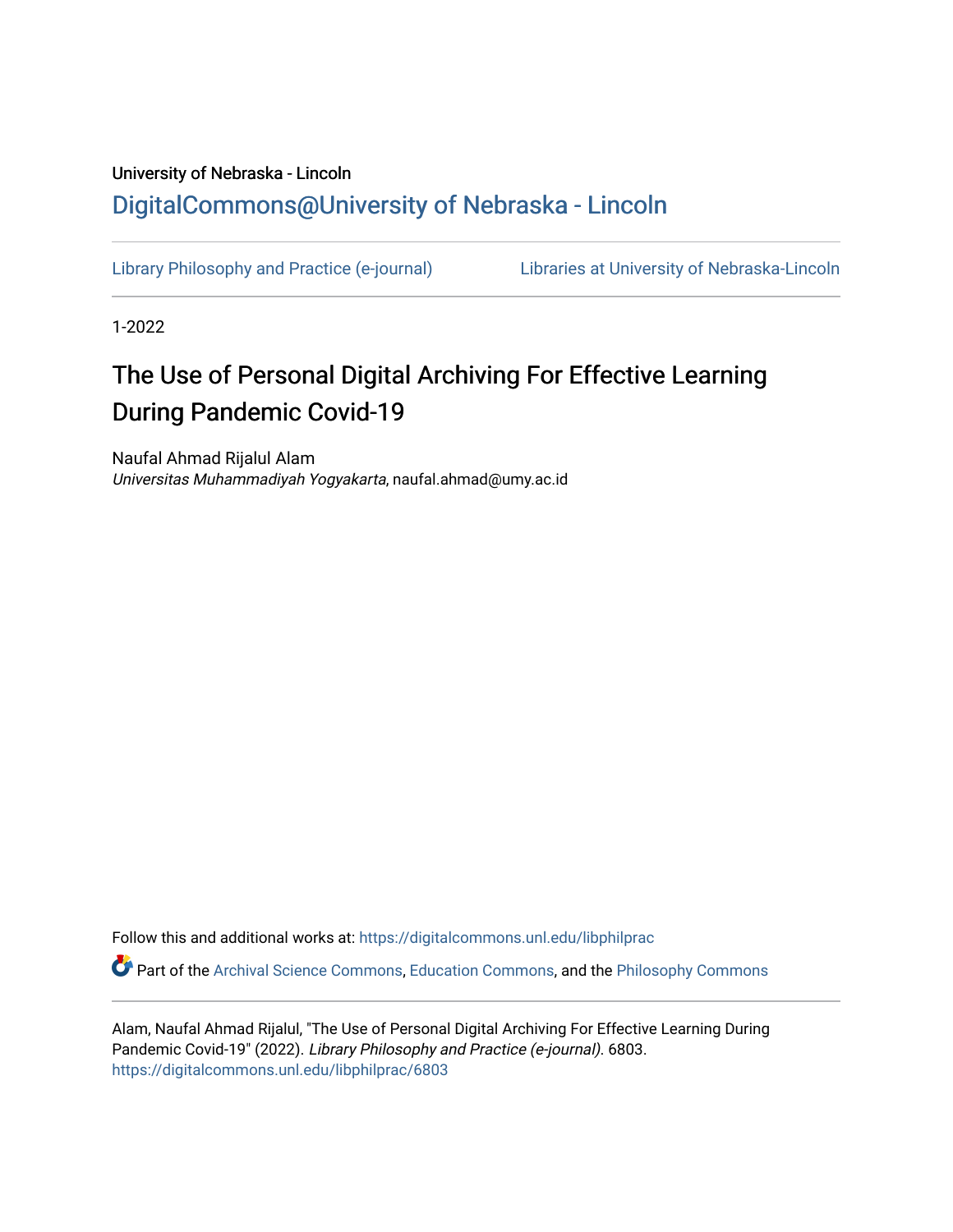### **The Use of Personal Digital Archiving For Effective Learning During Pandemic Covid-19**

**Naufal Ahmad Rijalul Alam** Universitas Muhammadiyah Yogyakarta, Indonesia e-mail: [naufal.ahmad@umy.ac.id](mailto:naufal.ahmad@umy.ac.id)

#### **ABSTRACT**

The Covid 19 pandemic that ravaged the world, particularly Indonesia, had a negative impact on aspects of learning, particularly for children aged three to six years in early childhood education. The implementation of distance learning disrupted the face-to-face learning model, which was supposed to be the primary medium for increasing children's knowledge and interest. In this regard, the role of parents is critical in ensuring that learning at home is effective and enjoyable. This study explores the using personal digital archiving (PDA) conducted by parents for effective learning during pandemic covid-19. By using a case study, this qualitative research took the subject of one of the preschools in Surakarta, Indonesia. Data were collected by interview, observation, and documentation. The results of the study prove that personal digital library useful for effective children learning during pandemics. Parents use four things: Videos, PowerPoint, PDF, and Photos to support children learning by saving these things to their archive.

*Keywords:* Personal Digital Archive, Library, Effective Learning, Pandemic, Covid-19

#### **INTRODUCTION**

Libraries play an important role in disseminating various types of knowledge and information. Libraries are a great place to learn and get information (Rachman, 2019). The role of the library is so important that every educational institution from the primary to the secondary level makes the library an educational centre, which determines the success of the institution's knowledge delivery process (Mehta & Wang, 2020).

The existence of a library and the world of education are inextricably linked. Libraries are one of the factors that contribute to the faster transfer of knowledge (Rodin, 2021; Winata, Fadelina, & Basuki, 2021). Meanwhile, education is an effort to help humans develop their potential through the process of learning. This will aid in the implementation of Law No. 20 of 2003, concerning the national education system, under which the government is expected to be able to ensure equal distribution of educational opportunities, improve quality in terms of relevance, and improve the efficiency of education management to meet challenges in accordance with the changing demands of local, national, and global life (Winata et al., 2021).

As a result, libraries must be able to play a role, particularly in assisting students in achieving educational goals. To achieve this goal, the library must improve by preparing interesting and high-quality collections that will pique students' interest in using the library. It is hoped that by maximizing its role, the library will be able to contribute to the development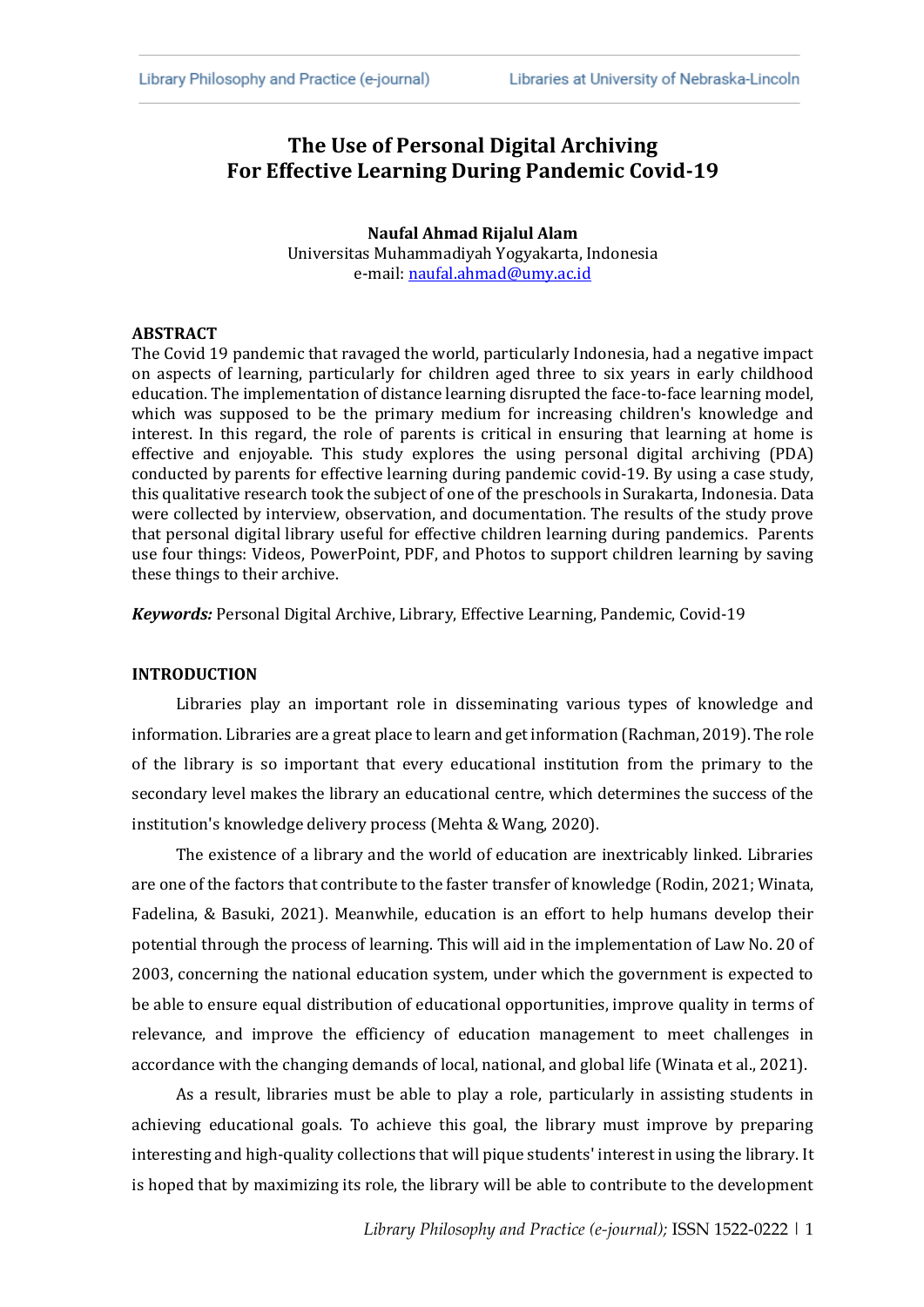of reading habits in students, which will, in turn, make it easier for students to understand the subject matter in class. Furthermore, students can easily comprehend the meaning of information and knowledge and produce high-quality work. As a result, intelligence will be developed in students, making achievement relatively simple (Rachman, 2019).

Personal digital archiving (PDA) is the active preservation, management, and access to one's digital life (Ashenfelder, 2013). PDA entails a series of managed activities that are required to ensure ongoing access to digital materials for as long as they are required. These materials could be digitized versions of physical resources (such as books, photographs, and maps) or digital materials that have always existed (databases, websites, online reports) (Kusumawardhani & Masyithah, 2019). Personal Digital Archives can be as extensive or as limited as the user desires, for example, every email, tweet, receipt, and phone picture. Different types of content will have different meanings and will be treated differently (Rozhneva & Ostashova, 2019).

Personal digital archiving may include the following steps: Emails, Photographic materials (including those saved on mobile devices, desktop computers, or in social media), Tweets, Instagram posts, and Facebook pages are examples of social media, Receipts in Digital Form, Email or Correspondence via Email, Family Photographs Scanned, and Online Portfolio or Personal Website. Personal digital archives are how individuals manage and store their digital archives so that they can be used now and in the future. A well-managed personal archive can help individuals make more informed decisions about how their files will be used in daily life (Wicaksono, 2021).

When we refer to a personal collection of digital files as "archives," we are emphasizing the larger context in which those digital files exist. Digital files exist in relation to one another, much like incoming and outgoing letters in a correspondence or emails in a thread and derive additional meaning from the physical computing environment in which they were created (Brown, 2015). Taking good care of a personal digital archive entails paying attention to the location, volume, health, and well-being of individual digital files while also keeping the larger context in mind. The acquisition of a new computer (and subsequent transfer of files from an older machine), a hard disk crash, the theft of a computer or smartphone, a cross-country move, the transfer of email from one account to another, and the adoption of new types of software and services are all common challenges to organizing and managing one's own digital files (Redwine, 2015).

The digital world, like the physical world, can contain valuable and meaningful content that is worth preserving (for practical or sentimental reasons) and necessitates special considerations in order to make it long-term accessible. Digital content is dependent on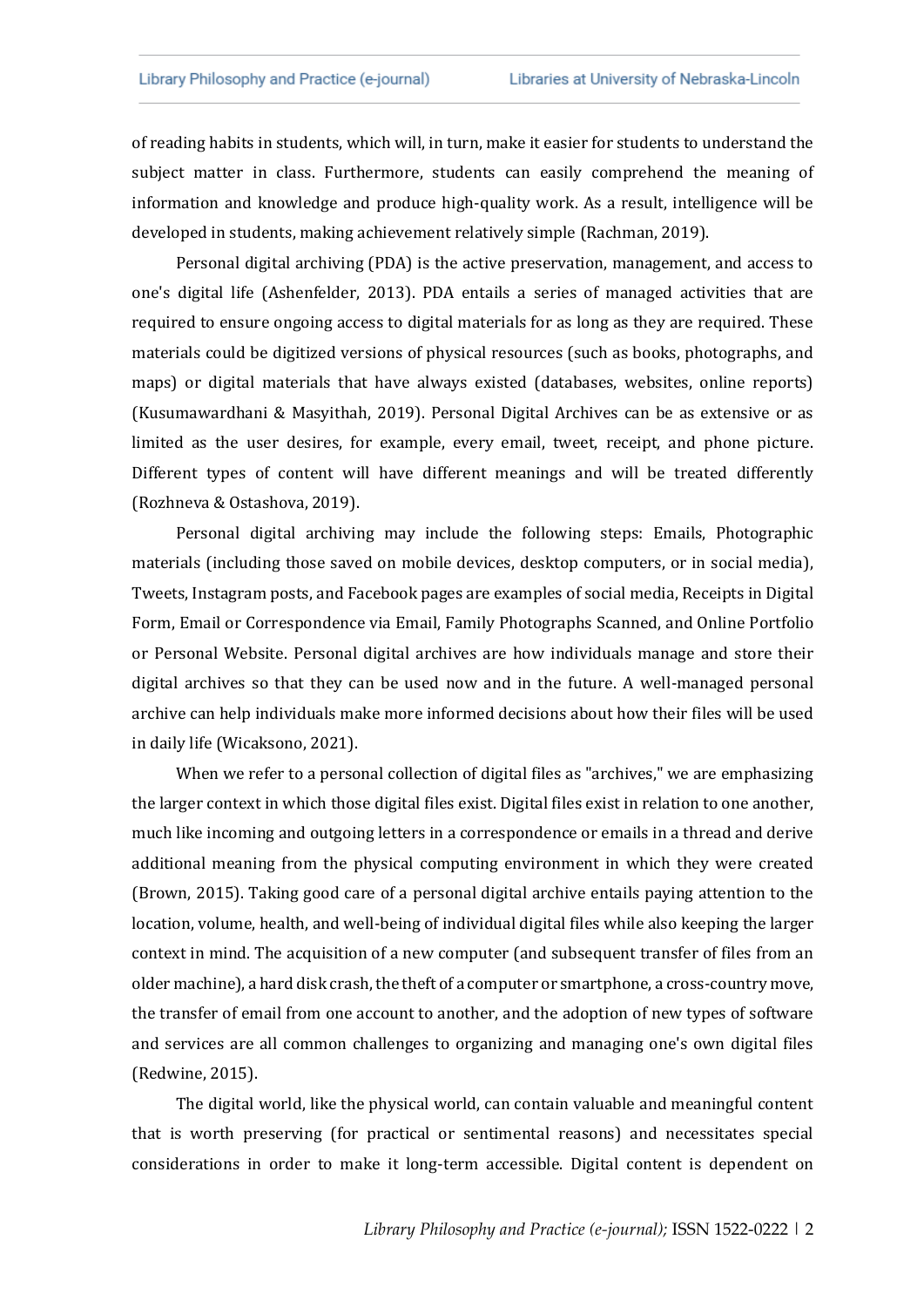constantly changing technology in order for us to interact with it, share it, or access it over time. Parents who are familiar with PDAs and digital practices are better prepared to manage their children in order to solve the problem of learning while also creating effective learning environments (Zakiah, Suciati, & Wicaksono, 2020).

In the field of education, digitization is typically used to store archives or important documents. The process of digitizing archives can be divided into three major activities: *first*, scanning, which is the process of scanning documents in printed form and converting them to digital files, indexing, and searching. The output file can be in either jpg or pdf format. The *second* step is editing, which is the process of processing pdf files on a computer by adding passwords, footnotes, hyperlinks, and so on. *Third,* uploading is the process of entering metadata and uploading a document file into a digital archive (Kim, 2010).

PDA can also be used to aid student learning processes at all levels of education, from early childhood education to college. From primary to secondary school, parents' role in collecting files that support their children's learning becomes increasingly important. The files required can be in the form of photos, videos, or materials downloaded from the internet and archived. PDAs are more cost effective than establishing a personal library of printed books (Situmorang & Kustandi, 2013). Although, in some cases, books can also be downloaded in PDF format. PDAs can be used by parents for at least four reasons: *First*, there will be less need for printed books. *Second*, teach children how to use the internet responsibly. *Third*, teach children to regularly save their personal data. Fourth, become a valuable resource for children's learning (Chen & Chen, 2010).

During the current pandemic, parents can create a library as a learning tool for their children by utilizing the internet and other learning technologies, ensuring that learning effectiveness is maintained. Parents can help by creating digital archives that can be used as personal libraries (Karanikolas & Skourlas, 2014). One of the learning strategies that can be implemented in kindergarten learning during the covid-19 pandemic is the use of video and photo media stored in parents' personal archives.

Because the learning is not limited to improving academic abilities, but also prioritizes improving various aspects of child development and training children's independence from a young age. Religious and moral values, physical-motor, cognitive, language, social-emotional, and artistic development must all be considered in early childhood development. These six aspects must develop optimally so that children can progress to the next stage of development without missing a beat (Maymunah & Watini, 2021). The study focuses on: *first*, why are parents using personal digital archiving during pandemic Covid-19? and *second*, how does personal digital archiving advantages for effective learning?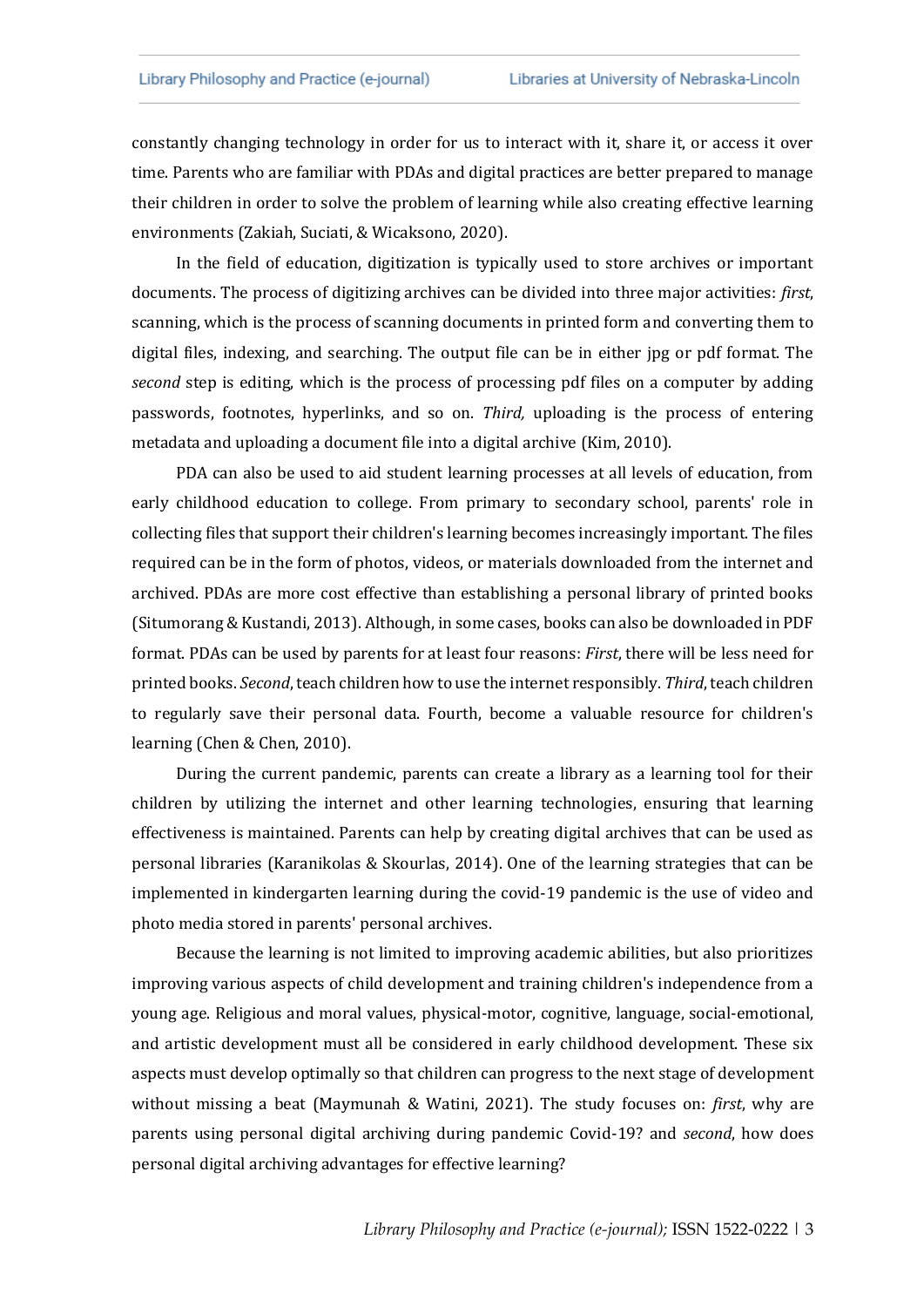#### **LITERATURE REVIEW**

Many scholars have conducted the study on personal digital archiving. Xiangjun (2018) stated that personal digital archiving is a set of activities for preserving personal digital information using any method or tool, with an emphasis on the subjectivity of personal preservation. The first type of personal information is owned by individuals and is used by them. The second type belongs to other people who maintain close relationships with individuals, such as hospitals who control one's health information. The third type is one's experience, which neither belongs to nor is saved by oneself, such as information on websites visited. Personal digital information is defined as information generated in social activities that is related to creators, the preservation rights of individuals that are stored in digital form and used for creators.

Krtalić, Marčetić, & Mičunović (2016) have different perspective on their research. They argued that personal digital information archiving has an impact on students' academic success, as well as how their habits and practices for managing and preserving digital information correspond to their learning habits and practices. It would be interesting to investigate the differences in managing and preserving digital data and collections among students from various disciplines. Storing documents as files on a computer, i.e., organizing documents in folders, is a dominant organizing practice among students, indicating the importance of promoting and encouraging the use of specific organizing techniques, such as bibliographic metadata, and specific organizing tools and document management systems, especially when they are free and simple to use.

Redwine (2015) on her report stated that Personal Digital Archiving delves into some of the major issues that people face when trying to manage and store their digital files. The importance of preserving personal files is emphasized in the report, particularly as personal archives expand to include a mix of physical, digitized, and born-digital materials. The report's problems and recommendations can help individual creators and users of personal digital archives, as well as curators who may be able to advise on what to keep and how to preserve it, in their efforts to preserve personal digital files for the long term.

A personal digital archive is essentially a personal service system and information objects that allow access to these information objects via digital devices. This service is expected to make it easier to search for information quickly, precisely, and accurately in a collection of digital information objects such as documents, images, files, videos, and databases as stated by Sembiring, Khairunnisa, & Kurnia (2019). The scope of the PDA collection extends beyond electronic documents in lieu of printed documents to include digital artifacts that cannot be replaced in printed form. Collections highlight the content of information and its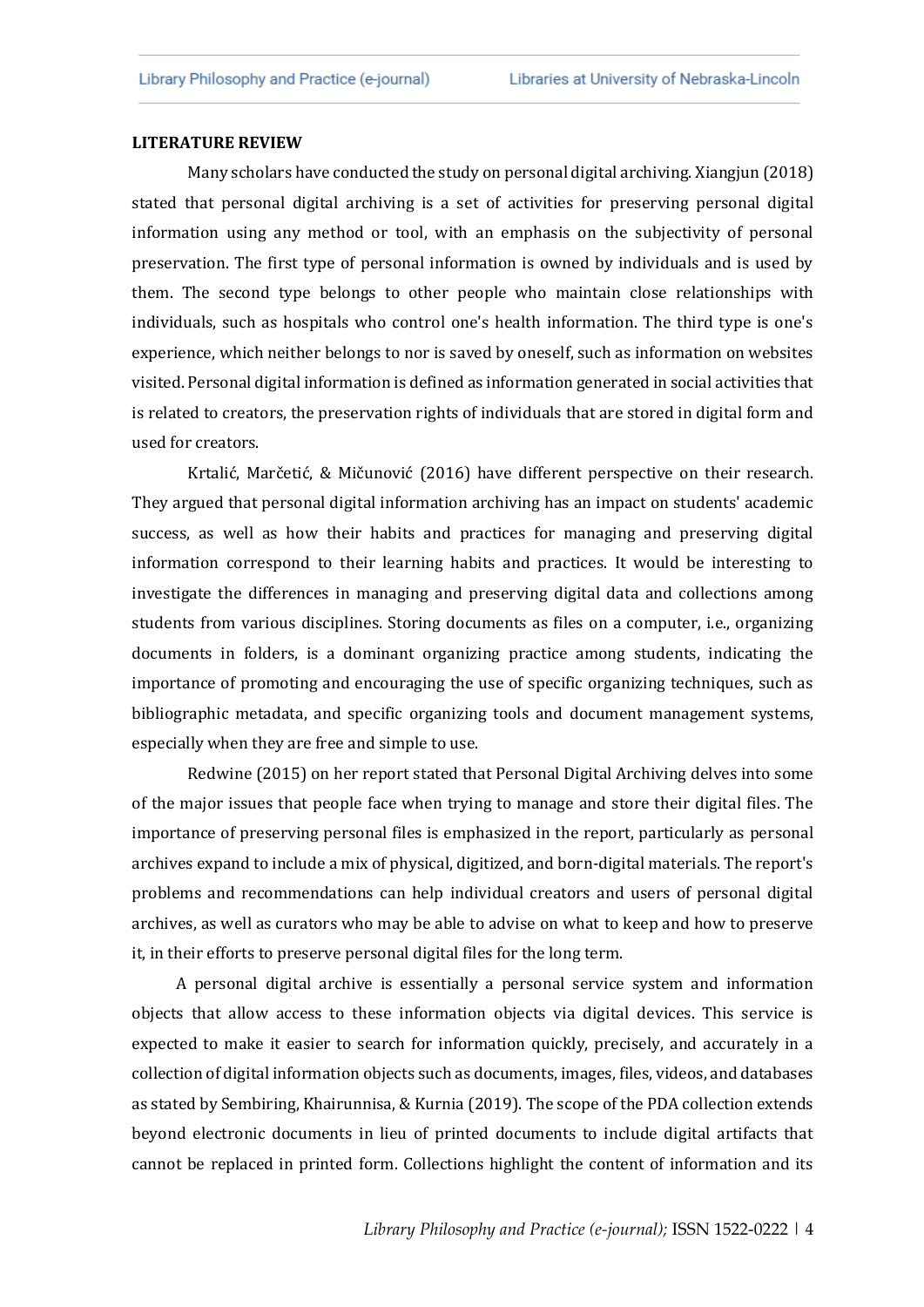various forms, ranging from traditional documents to search results (Kelly & Rosenbloom, 2019).

Drosopoulou and Cox (2020) study revealed and analysed empirical data about academics' personal information management practices, which frequently included the use of bricolage as a tactic. Participants were pleased with their personal information management, but they were concerned about backups and irritated by the fragmentation of storage locations. Most surprising was the low value academics assigned to their digital collections. These practices are shaped by a combination of cultural and technical factors. In light of this, it is critical to recognize that personal information management and personal digital archiving are rarely considered in their broader social context. They are viewed as primarily pragmatic activities, but they are undoubtedly shaped by larger contexts such as the drive for academic evaluation, project-based funding, the pressures of academic work complexity, and the increasing alienation identified in many studies of academic life.

In level of education, the most essential thing in archives is management, so that all information and documents can be well organized, especially in an educational institution. As stated of Putra & Merliana (2021) in their research, the difficulties encountered during the learning process are caused by a lack of literacy and information sources that can be used to aid in the transfer of knowledge. However, many people have no attention to archives, both in educational and non-educational institutions. So far, an institution or organization has not paid much attention to archiving issues, even though the need for information sources is required to be fast and precise. Based on this, it is critical to prepare sources of information as knowledge, particularly in educational institutions, that students and educational staff can use. One of the primary goals of educational institutions or organizations is the implementation of a current learning process and the subsequent development of knowledge. To support this, digital archives in the form of digital preservation are required for the continuity of information, particularly in digital materials and the advancement of science.

#### **METHOD**

This present research employed a case study approach to look at the phenomenon of parents whom they were using personal digital archive during pandemic by using data collecting, taking meaning, gaining an understanding of the case (Denzin & Lincoln, 2005). This research aims to reveal whether personal digital archive is effective for learning or not according to parents in Preschool Intan Permata Aisyiyah, Surakarta, Indonesia. The collecting data was conducted through interview and observation on five parents.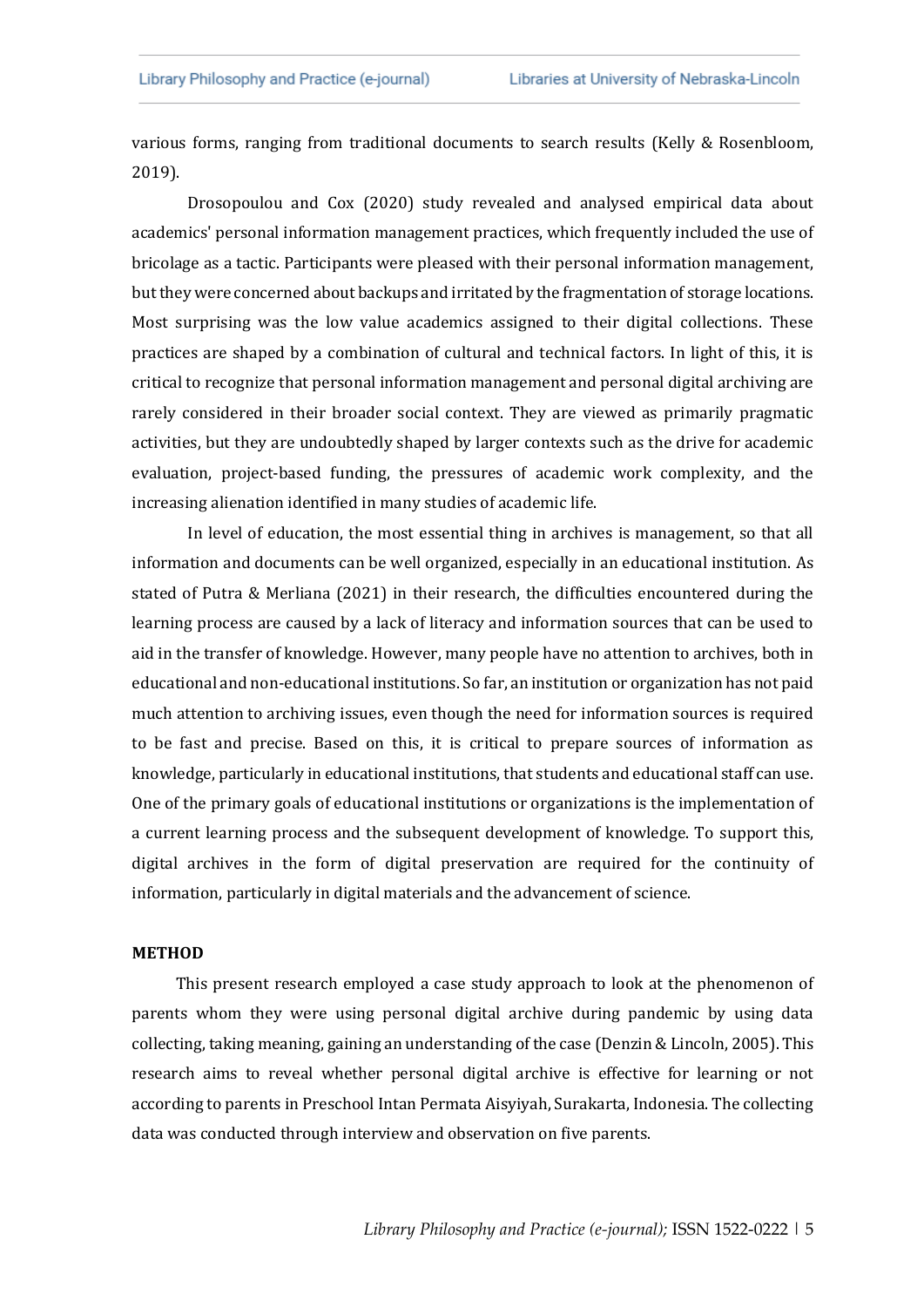There are two main types of data I used, including observation and interview. In this study, the data used in the form of interviews, where the data collection are carried out through in-depth interviews and participant observation to informants. This is applied because through this method the essence of the phenomenon is obtained from the point of view or those who experience it directly. This is to minimize data distortion that can eliminate the essence of research. Creswell (2007) believes the most important thing in phenomenological research is to describe the meaning of the small number of people who experience a phenomenon. So that any number of informants is not a measure, as long as it is able to provide sufficient information. I visit the parent's house during the January-February 2020 period and spend time in the complex from 08:00 to 10:00 am during their children learning time, observing their activities in using personal digital archive as well as interviewing them as respondents. Sometimes I stayed longer to 12 pm due to the parents' activities for looking out other archive for next meet of children learning.

#### **RESEARCH FINDING**

The parents I interviewed used smartphones as personal digital archiving media. They have their own folder with photos, videos, and study materials for their child. Only two of the five parents use additional tools, a laptop and flash disk that serves as secondary storage for the required learning files. According to Article 40: 2 of the National Education System Law No. 20 of 2003, educators and education personnel are required to create an educational environment that is meaningful, fun, creative, dynamic, and logical. Teachers cannot use the lecture method to implement what is written in the National Education System Law in learning.

This can cause students to become bored, and as a result, they may not understand what the teacher is saying. To address this, it is critical that media such as smartphones be used as a tool in the teaching and learning process. In general, the purpose of PDA stored in smartphones in learning is to facilitate interaction and aid the teaching and learning process between teachers and students, resulting in a more effective and efficient teaching, and learning process. The particular advantage of having a smartphone is that material delivery will be easily accepted by students and can improve students' ability to understand the material.

#### **Learning Resources**

The first respondent I interviewed used a smartphone to store various types of data. He created a special folder with his child's name on it, as well as a subfolder containing videos, photos, and readings that correspond to the Early Childhood learning materials. The first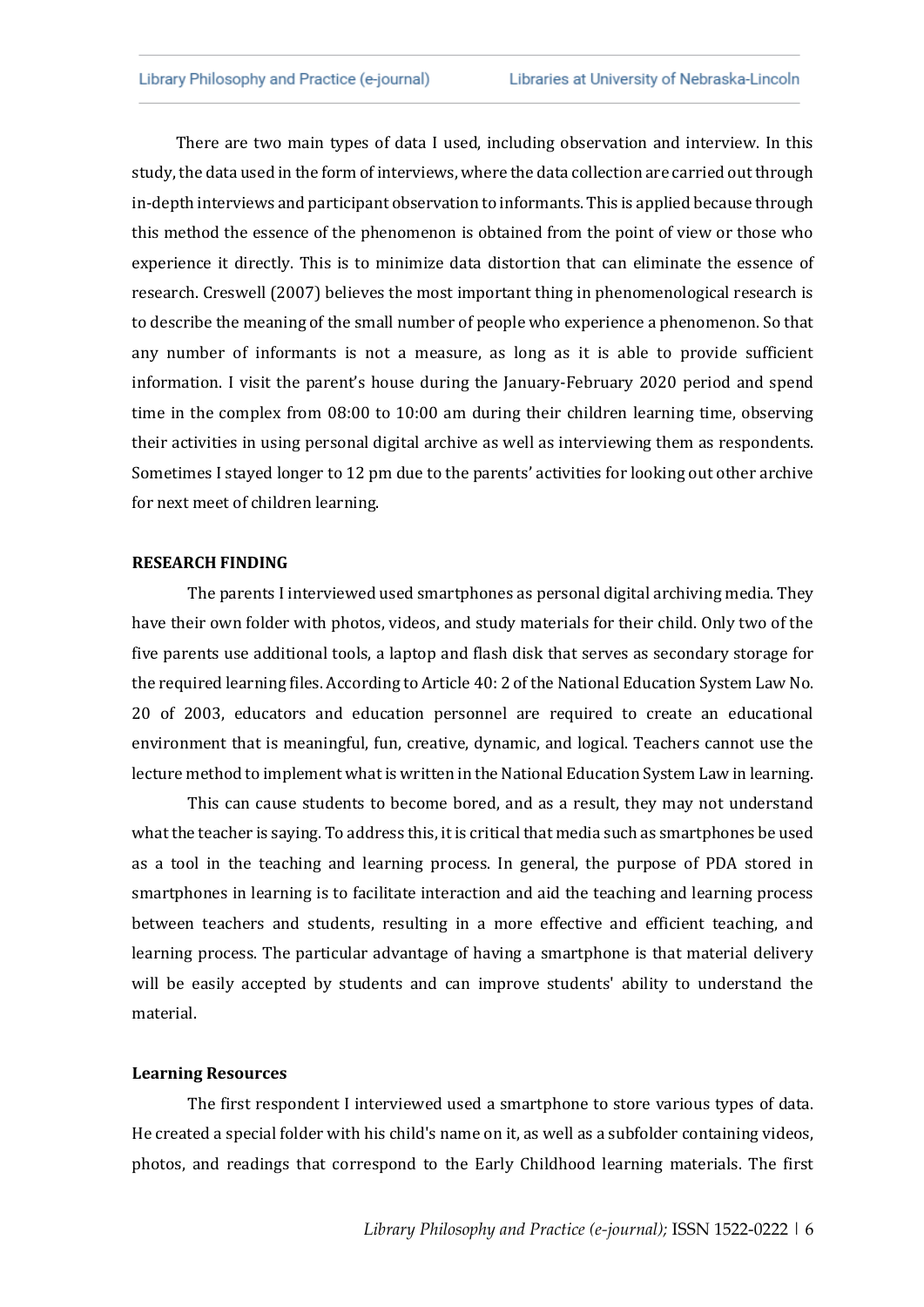digital archives are learning videos that parents downloaded with their children before and during the pandemic.

*Before the pandemic, I used to spend a lot of time playing smartphones with my daughter. She enjoyed animal and farm animation when she was four years old. The video was made up of about 20 pieces that I had saved on my smartphone. In addition, I keep photos of my children in places like zoos and horse farms, as well as videos that I record as extra material.*

*By using her videos and photos, my daughter tends to be motivated in studying during pandemic despite using another digital platform such as Zoom or Google Meet. At the beginning of her study, on the specific subject, for instance introducing animals, she always opened her experienced while visiting zoo or when she is riding horse in the field. The experience is truly helping her mind to deal with material learning delivered the teacher.* 

Respondent statements indicate that learning sources from personal digital archive useful for effective learning. During the Covid-19 pandemic and under fast-paced conditions, parents must be able to guide their children in using digital devices that have a positive impact. One method for assisting children in understanding learning material is to teach them to save personal files. Personal document storage is also one way to establish good and effective communication in order to determine how long and when they can use them.

The second respondent approaches digital archives in a different way. He employs a laptop as a tool for storing the files he requires.

*Typically, teachers provide learning modules for one week. One day before the learning activities begin, I always sit alone with my boy (sometimes with my wife's assistance) to search the internet for additional materials, which I then save in a personal folder. I found the material I was looking for and then asked the child if he was interested. If you're interested, I'll make a special folder with photos, videos, and some black-and-white images that can be printed in colour. On the day of the online learning, all I have to do is supplement the material presented by the teacher with additional material that my child and I were looking for the day before. This improves learning effectiveness because children grasp the material more quickly as a result of the stimulus from the archive that I keep on my laptop.*

The third respondent stores digital archives of their children's learning materials on a flash disk. He admitted that using flash to transfer data from one laptop to another is very flexible. Furthermore, due to the office where he works has Wi-Fi, it is not uncommon for him to download materials that are appropriate for children's learning needs.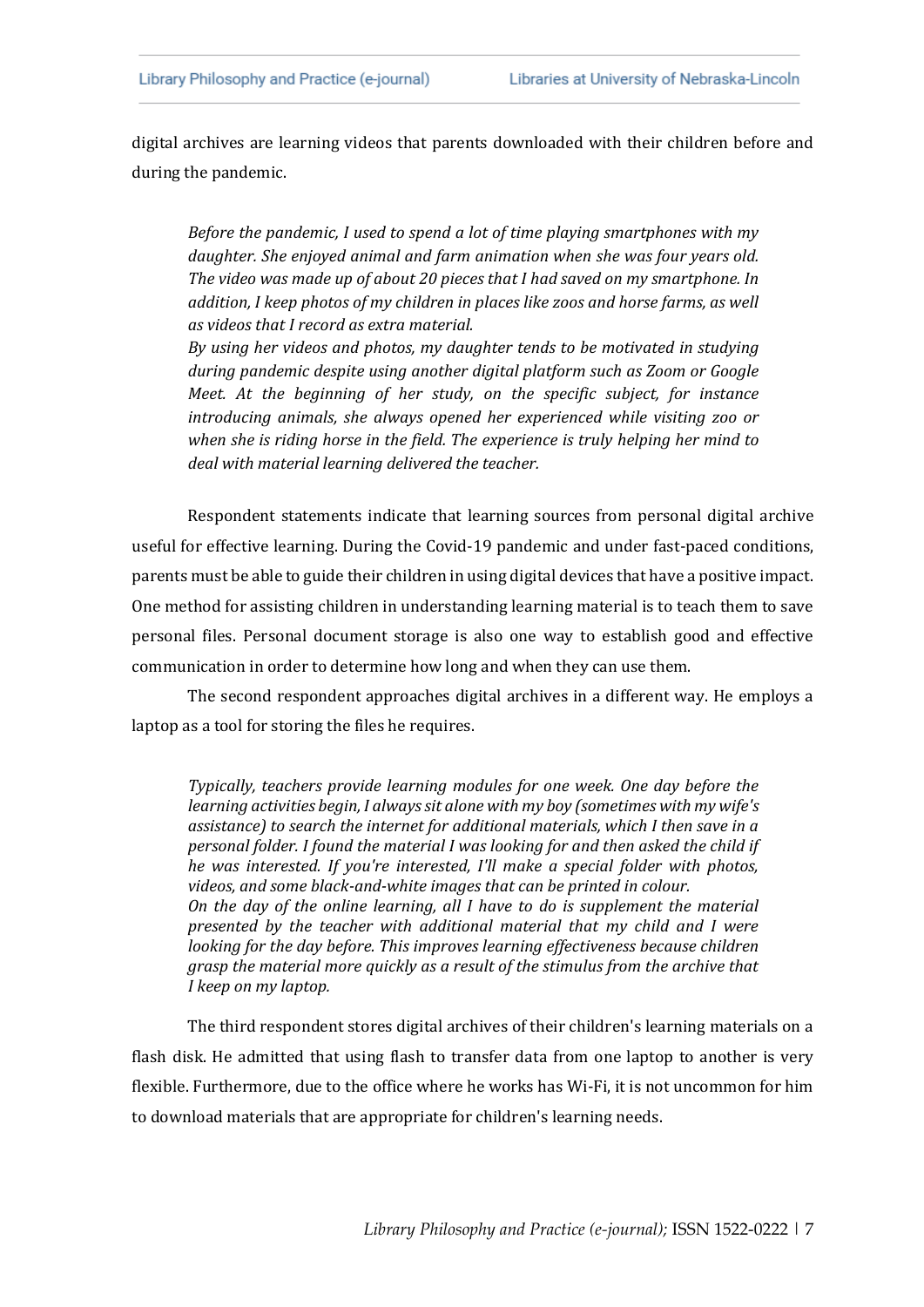*There are three main folders in the flash that I always carry that contain personal files for children's learning materials, namely photo, video, and PowerPoint folders. Although I have a laptop at home that is always used for children's learning activities, I prefer to back it up on a flash drive for storage. My child occasionally connects the flash drive to the smartphone using USB On-The-Go (OTG). Children's learning is quite good, based on my experience during this pandemic.*

One of the functions of the personal digital archive is that children dare to retell their experiences, and then parents try to discuss what they have seen and reinforce what they have learned by making it appropriate for children's daily activities. With their children's insight and knowledge, parents can collaborate with learning materials obtained from the digital platform they use.

#### **The Role of Personal Digital Archives in Learning During Pandemic**

The fourth respondent provides an overview of the role of personal digital assistants (PDAs) in distance learning at home. According to him, digital archives can help children manage their information and materials. If children can ask teachers questions about things they don't understand at school, during a pandemic, the archives stored by parents on electronic devices such as smartphones and laptops can be used to motivate students to learn.

*In visual forms, such as photos and pictures, my child always associates learning materials with his own experiences or the people around him. He can tell stories and relate the material presented by the teacher because he sees the two of them. This is very interesting to me because he was able to retell the events that happened to him at the age of six. In this regard, the personal digital archive serves as a form of encouragement and influences my child's desire to learn even when he is not in the classroom.*

In terms of reducing boredom during study time, the role of personal digital archives is very effective in measuring students' seriousness in participating in the teaching and learning process. This was expressed by fifth respondent who believed that having an archive of personal learning materials reduced the amount of time their children spent learning while still ensuring adequate understanding.

*Children's personal files are never used in a learning context during face-to-face learning. However, during the pandemic, these files greatly aided my child in quickly grasping the learning material. The use of videos and personal photos related to the material has a positive impact on preventing children from becoming bored while studying at home.*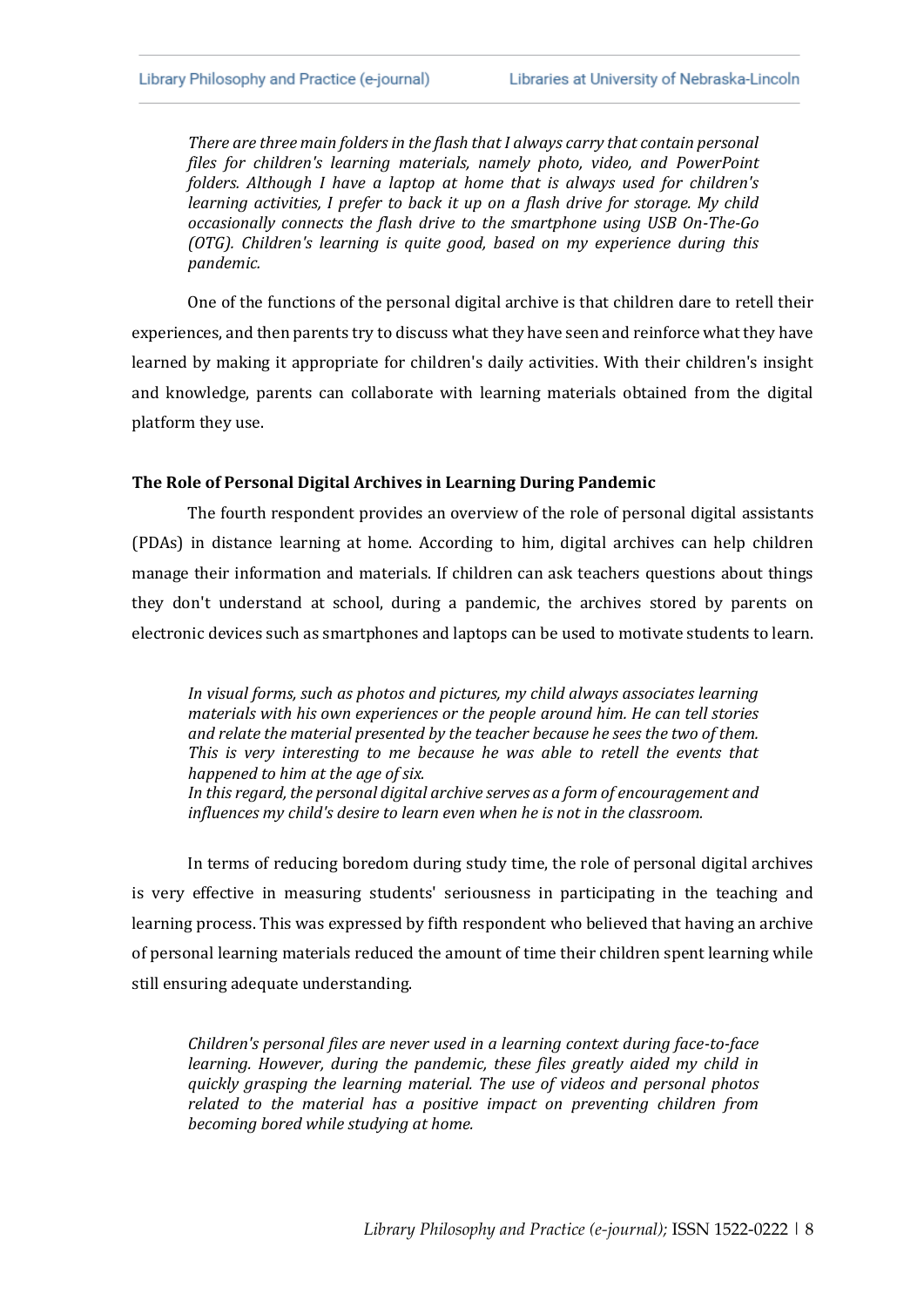Parents must also accompany any files that can be saved in order to support their child's learning process. This assistance is also one of the most effective ways to interact with children while they are using digital media.

#### **DISCUSSION**

Personal digital archives have at least three advantages, *first,* ease of archival management and access. The main advantage of personal digital archives is that they make archive management and management easier. Parents can save and access an infinite number of learning resources, including images, sounds, and videos. This demonstrates that digitizing archives makes it easier to manage and access a large number of archives. *Second,* assurance of safety (Sinn, Kim, & Syn, 2017). Digitizing archives has undoubtedly made life easier for users. Furthermore, digital archives will be safer from situations and conditions that could harm the archive owner or digital archive user. For example, if archives are not properly managed, physical archives are at risk of being damaged or lost. Furthermore, the human error factor, which occurs frequently, can pose a risk of future harm. *Third*, document searching service. Technological advancements provide features that make it simple to locate countless archives. For example, if a parent needs to access a document that was archived several years ago, they can simply type the title of the document or keywords related to the archived document. Another advantage is the speed with which archived documents are searched and search keywords are presented.

Archives are defined as information created, received, and maintained as evidence and information for organizations or individuals for legal or business purposes Read and Ginn (2011). Quible (2002) defines archives as documents that contain information in both paper and electronic formats and are used for a variety of activity functions. Because archives are information that is created, received, and stored in various forms and media by individuals and organizations, they cannot be separated from information. An archive must be properly managed because the value and level of importance differ for legal purposes, historical evidence, and business transaction interests. By the two definitions above, what parents did on children during pandemic Covid-19 is appropriate to make the learning is easier and more flexible.

When it comes to course materials, using digital archives to store them has several advantages, including safety, security, accessibility, and dependability. Personal digital archives serve at least three functions in education. For starters, they serve a practical purpose by sharing costly resources. Second, archives play a cultural role in the preservation and organization of artifacts and ideas. Third, archives serve social and intellectual functions by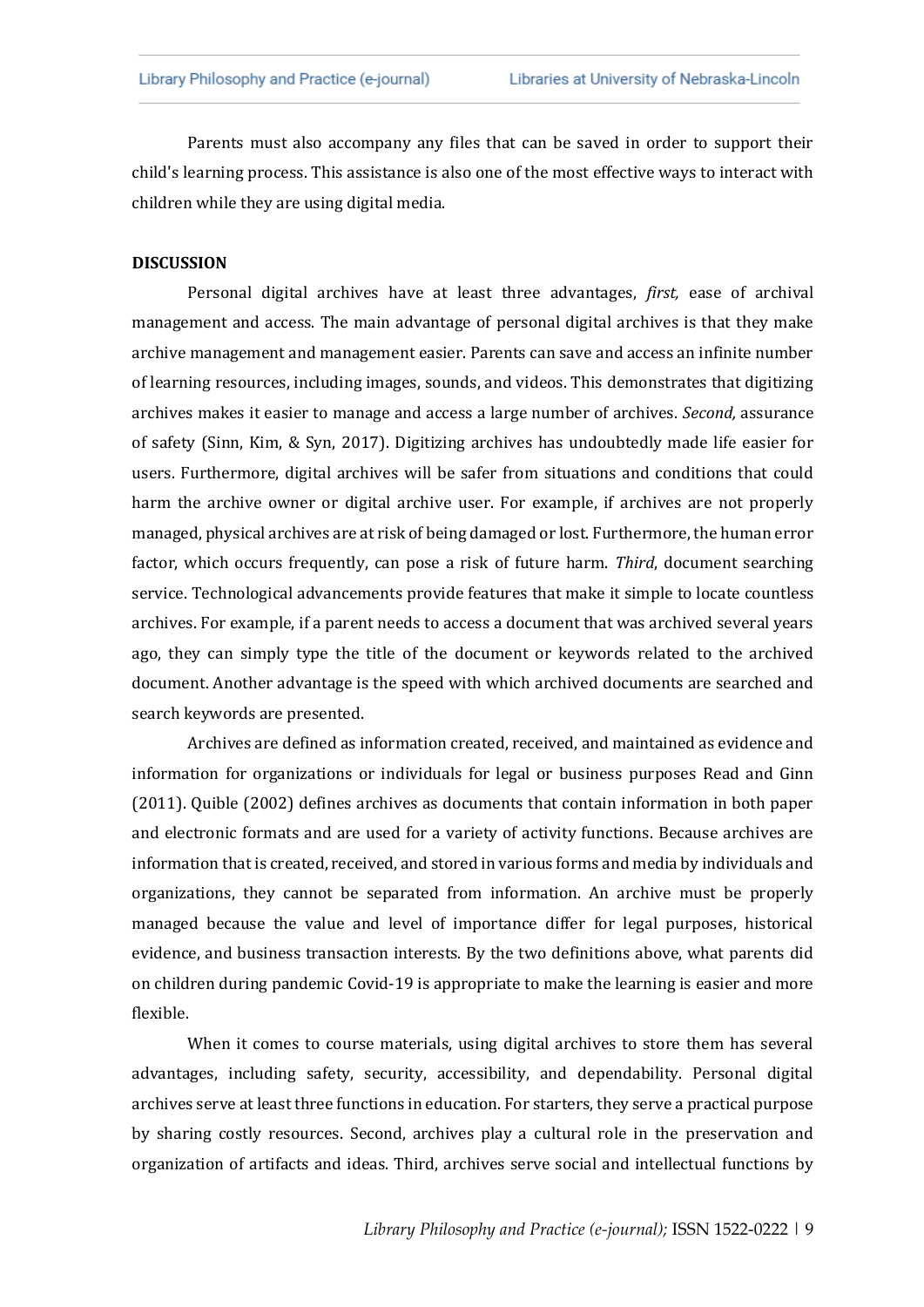bringing together people and ideas. Although digital archives have the potential to significantly alter fundamental aspects of the classroom in ways that can have a huge impact on teaching and learning, new pedagogical methods should be used in combination with digital archives as an emerging technology for education in order to achieve the goals of formal education. Most importantly, to provide a meaningful connection between learning activities and resources, digital archives and virtual learning environments must be linked.

#### **CONCLUSION**

The use of digital personal archiving is extremely beneficial in implementing early childhood learning in Intan Permata Aisyiyah, Surakarta, Indonesia. Personal Digital Archiving has a very positive impact on helping parents find the right learning resources based on their children's personal experiences, which are documented in photos and videos, in terms of material readiness. The integration of the teacher's knowledge and the student's experience provides a positive circumstance in unravelling the cognitive and affective aspects of students, allowing them to capture learning material quickly.

Personal Digital Archiving provides very important information for parent and student to describe their experiences and relate them to material from the teacher in terms of the effectiveness of learning activities during a pandemic. Because the experiences of everyday life appear in aspects of the material presented by the teacher, student learning becomes easier and more effective.

#### **BIBLIOGRAPHY**

- Ashenfelder, M. (2013). *Perspectives on Personal Digital Perspectives Archiving*. (B. LeFurgy, Ed.), *Library of Congress* (Vol. 3). Washington: NATIONAL DIGITAL INFORMATION INFRASTRUCTURE AND PRESERVATION PROGRAM.
- Brown, K. E. K. (2015). Book Review: Personal Archiving: Preserving Our Digital Heritage. *Library Resources & Technical Services*, *59*(2), 94. https://doi.org/10.5860/lrts.59n2.94
- Chen, C. M., & Chen, C. C. (2010). Problem-based learning supported by digital archives: Case study of Taiwan Libraries' History Digital Library. *The Electronic Library*, *28*(1), 5–28. https://doi.org/10.1108/02640471011005414

Creswell, J. (2007). *Qualitative Inquiry and Research Design*. London: SAGE Publications.

Denzin, N. K., & Lincoln, Y. S. (2005). *Handbook of Qualitative Research* (3rd ed.). London: Sage Publication. Retrieved from http://www.worldcat.org/title/sage-handbook-ofqualitative-research/oclc/56921579

Drosopoulou, L., & Cox, A. M. (2020). Information school academics and the value of their personal digital archives. *Information Research*, *25*(3), 1. https://doi.org/10.47989/irpaper872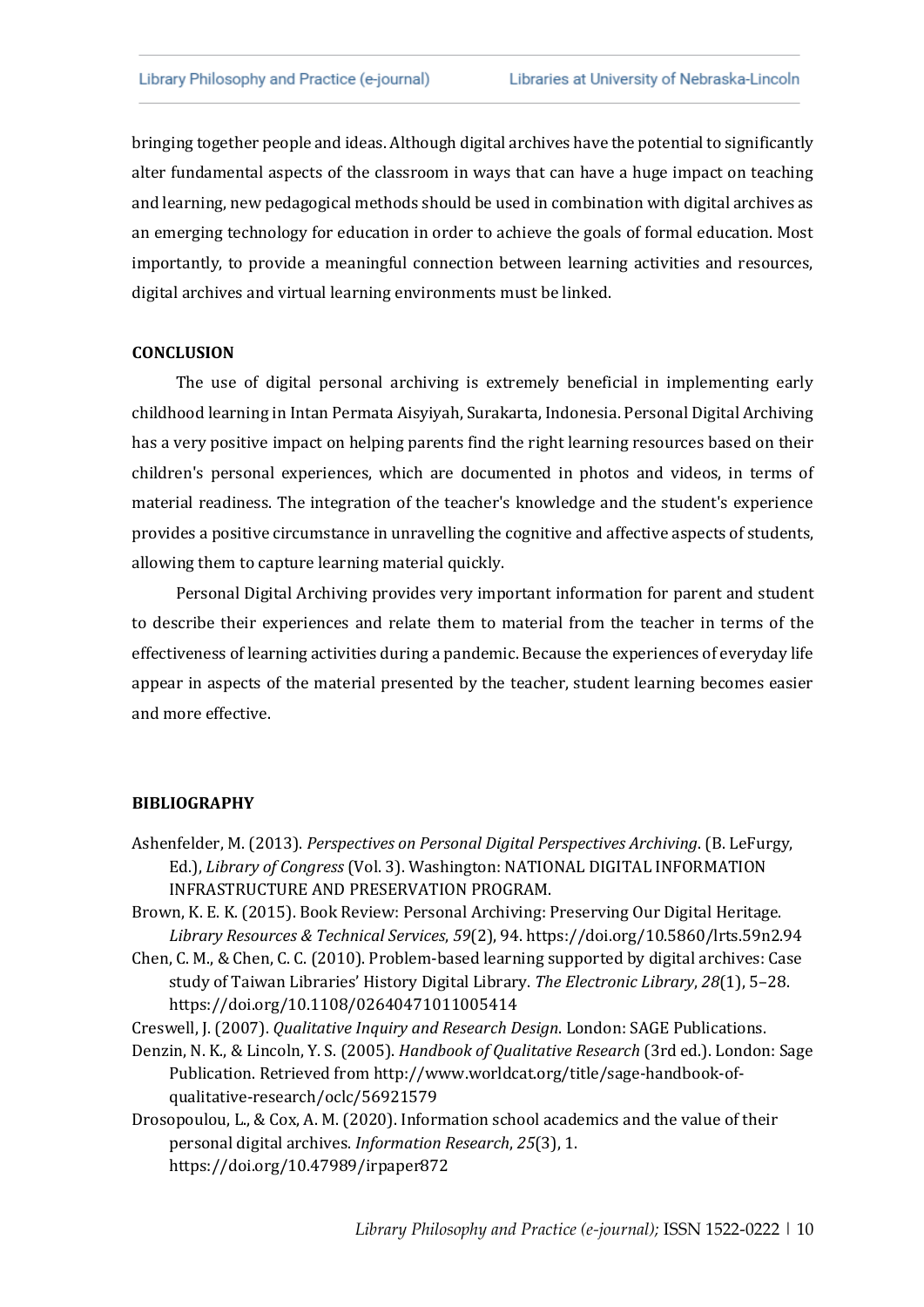- Karanikolas, N. N., & Skourlas, C. (2014). Personal digital libraries: A self-archiving approach. *Library Review*, *63*(6–7), 436–451. https://doi.org/10.1108/LR-06-2014-0073
- Kelly, E. J., & Rosenbloom, L. (2019). Self Analytics and Personal Digital Archives in University Collections. *Collection Management*, *44*(2–4), 244–258. https://doi.org/10.1080/01462679.2019.1587672
- Kim, S. (2010). Personal Digital Archives : Preservation of Documents , Preservation of Self. *Managing*. Retrieved from http://repositories.lib.utexas.edu/handle/2152/21134
- Krtalić, M., Marčetić, H., & Mičunović, M. (2016). Personal digital information archiving among students of social sciences and humanities. *Information Research*, *21*(2).
- Kusumawardhani, D., & Masyithah, D. C. (2019). Security and Privacy Cloud Storage as a Personal Digital Archive Storage Media. *Record and Library Journal*, *4*(2), 167. https://doi.org/10.20473/rlj.v4-i2.2018.167-173
- Maymunah, S., & Watini, S. (2021). Pemanfaatan Media Video Dalam Pembelajaran Anak Usia Dini Di Masa Pandemi Covid-19. *Jurnal Pendidikan Tambusai*, *5*, 4120–4127. Retrieved from https://www.jptam.org/index.php/jptam/article/view/1520
- Mehta, D., & Wang, X. (2020). COVID-19 and digital library services a case study of a university library. *Digital Library Perspectives*, *36*(4), 351–363. https://doi.org/10.1108/DLP-05-2020-0030
- Putra, I. W. M., & Merliana, N. P. E. (2021). Peran Arsip Digital Dalam Mendukung Proses Pembelajaran. In *Prosiding Webinar Nasional IAHN-TP Palangka Raya* (pp. 141–152).
- Quible, Z. K. (2002). Administrative office management: An introduction (7th edition). *International Journal of Commerce and Management*. https://doi.org/10.1108/eb047439
- Rachman, M. A. (2019). The identification of library collaboration in facing changes in the academic environment in Indonesia. *Library Philosophy and Practice*, *2019*.
- Read, J., & Ginn, M. L. (2011). *Record Management* (9th ed.). Mason, Ohio: Thomson South-Western.
- Redwine, G. (2015). *Personal Digital archiving*. *Digital Preservation Coalition* (Vol. 29). Great Britain. https://doi.org/10.7207/twr15-01 All
- Rodin, R. (2021). Islamic College Libraries in Indonesia Facing Era 4.0: Analysis of Challenges and Readiness. *Library Philosophy and Practice*, *2021*, 1–13.
- Rozhneva, Z. A., & Ostashova, E. A. (2019). The past and the present of personal digital archives and historical primary sources from the perspective of research literature. *Vestnik Tomskogo Gosudarstvennogo Universiteta. Istoriya*, (62), 157–164. https://doi.org/10.17223/19988613/62/18
- Sembiring, S., Khairunnisa, K., & Kurnia, L. (2019). Personal Archive Management with Digital Curation Concept on Students' Smartphones. *Record and Library Journal*, *5*(2), 194. https://doi.org/10.20473/rlj.v5-i2.2019.194-206
- Sinn, D., Kim, S., & Syn, S. Y. (2017). Personal Digital Archiving: Influencing Factors and Challenges to Practices. *Library Hi Tech*, *35*(2), 222–239. https://doi.org/10.1108/LHT-09-2016-0103
- Situmorang, R., & Kustandi, C. (2013). Pengembangan Digital Library Sebagai Sumber Belajar. *Perspektif Ilmu Pendidikan*, *27*(1), 60. https://doi.org/10.21009/pip.271.8
- Wicaksono, M. F. (2021). PENTINGNYA PERSONAL DIGITAL ARCHIVE DALAM KEHIDUPAN SEHARI – HARI (THE IMPORTANT OF PERSONAL DIGITAL ARCHIVE IN DAILY ACTIVITY). *Publication Library and Information Science*, *4*(2).